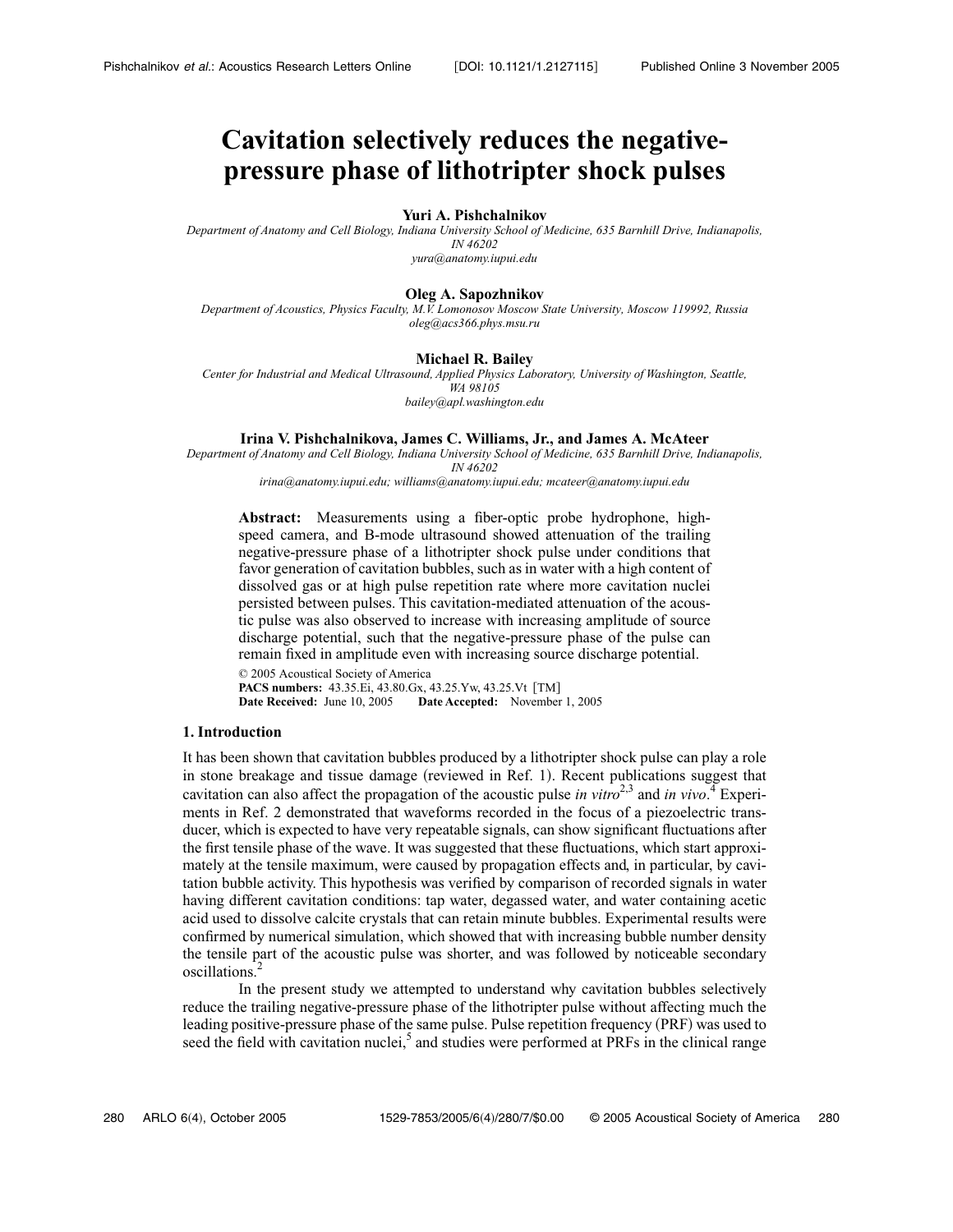

Fig. 1. A series of 25 consecutive pulses recorded with FOPH at the geometric focus of the DoLi-50 lithotripter L6, 0.5 Hz). Undistorted signals are shown by 22 superimposed green traces, with the average waveform shown by the dark green line. Signals distorted by cavitation at the tip or along the surface of the optical fiber are shown by blue, black, and red traces.

 $(0.5-2 \text{ Hz})$  using clinical electrohydraulic and electromagnetic lithotripters. We observed that cavitation restricts the energy delivered by the negative-pressure phase of the pulse, such that, in the presence of cavitation, a further increase in charging potential of the lithotripter does not necessarily provide a corresponding increase in the negative-pressure phase of the pulse. These findings show how readily the tensile phase of the shock pulse is affected by cavitation, and help explain why it is so difficult to use the features of the tensile phase to characterize the acoustic output of shock wave lithotripters.

# **2. Methods**

Measurements were conducted in an unmodified Dornier HM3 electrohydraulic lithotripter, a research lithotripter patterned after the HM3 (HM3-clone),<sup>6</sup> and a Dornier DoLi-50 electromagnetic lithotripter (Dornier MedTech Systems, Germany). The HM3 and HM3-clone lithotripters have their own water-processing systems, while tap water in the test tank of the DoLi-50 was degassed using a pinhole system.<sup>7</sup> The gas content of water was measured using a WTW Oxi 330i oxygen meter Weilheim, Germany. In the DoLi-50 tank the oxygen content was about 4 mg/l, or 50% of saturation. In the HM3, fresh degassed water  $(4\%-7\%)$  of saturation) is continuously pumped into the bottom of the bath, while excess water is removed via an overflow drain. When the circulation system was turned off, the oxygen content of the water slowly increased from its dynamic equilibrium value of  $\sim 8\%$  to reach  $\sim 25\%$  by 2.5 h. During this period, the water temperature dropped from 39.7 °C to  $\sim$  36 °C. Measurements with the HM3-clone and the DoLi-50 were conducted at room temperature  $(\sim 22 \degree C)$ . The effect of temperature was not investigated in this study.

Waveforms were measured at the focus of each lithotripter using a fiber-optic probe hydrophone FOPH-500 (University of Stuttgart, Germany).<sup>8</sup> It has been reported that the fiberoptic hydrophone, because of the strong adhesion of water to glass, is resistant to the cavitation artifacts (i.e., reduced amplitude of negative pressure) that typically affect PVDF hydrophones.<sup>8</sup> However, FOPH signals are not free of artifacts. Three examples of aberrant signals are given in Fig. 1, which shows  $25$  consecutive shock waves  $(SWs)$  recorded in the DoLi-50. In the two signals marked by blue and black traces, cavitation bubbles at the fiber tip created an optical mismatch (as the refractive index of the gas is dramatically different from water) that produced a strong negative spike in the FOPH signal.<sup>8</sup> A trace marked in red shows several positive elevations, probably caused by bubbles along the fiber cable. We hypothesize that cavitation along the fiber cable could deform the fiber and thereby deflect the light. Distortions were seen to be more pronounced in strong acoustic fields and under conditions where bubbles formed easily on the surface of the fiber. Such aberrant waveforms (see the examples in Fig. 1, in which the acoustic pressure did not return to baseline after passage of the pulse, were easily distinguished from typical waveforms, and were excluded from the analysis (see below).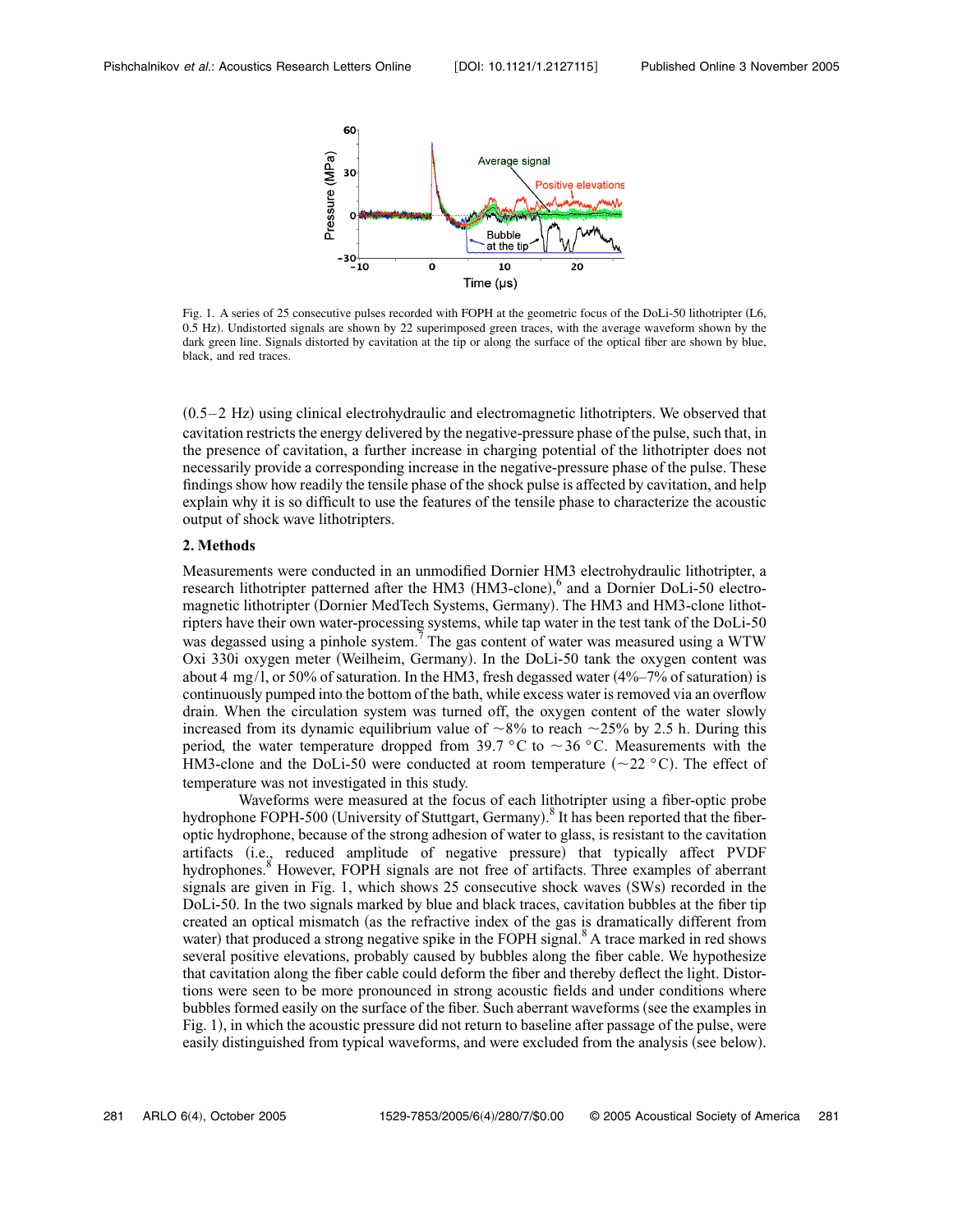

Fig. 2. Three frames of high-speed shadowgraph photography taken during the passage of a shock pulse through the focal region of the HM3-clone lithotripter. Shadow of the shock front is seen at the center of the first frame 183-  $\mu$ s delay) with the direction of pulse propagation shown by the single arrow *(F2* is at the base of the single arrow). On the second frame  $(+2 \mu s)$  the shock front is seen at the top right corner, with the position of the previous shock front shown by a blue dashed line. During the  $2-\mu s$  time step between frames, the shock front traveled 3 mm, which is depicted by a blue double-headed arrow between the shock front and its previous position (dashed line). Since the duration of the positive-pressure phase of the pulse is  $\sim$  2  $\mu$ s, the dashed line also marks the transition from positive to negative acoustic pressure, so that the double-headed arrow shows the region occupied by the positive-pressure phase of the pulse. In the third frame  $(+4 \mu s)$  the dashed line is at the right top corner; thus, the positive-pressure phase has already passed, and the frame is occupied by the negative-pressure tail. Note that the tensile stress gives rise to the growth of cavitation bubbles (which appear black), so that the rest of the negative tail propagates through a more "bubbly" liquid. The diagram to the right shows three temporal profiles (recorded at the focal plane at −1, 0, and  $+1$  mm relative to  $F2$ ) superimposed atop the high-speed (HS-camera) images. The measured negative-pressure phase (highlighted by red) lasts for  $\sim$  6  $\mu$ s, corresponding to a distance of 9 mm (3 times longer than the positivepressure region shown by the double-headed arrow).

Waveforms were typically collected in sets of 100 pulses using the Fast Frame setup of the Tektronix (TDS 5034) oscilloscope, with a  $1-3$ -min interval between each series to check the sensitivity of the FOPH. Postprocessing of the recorded data was performed with programs written in LabVIEW (National Instruments, Austin, TX). Averaged waveforms were calculated by aligning recorded pulses to the coincidence of the half amplitude of the shock fronts.

Cavitation bubbles were visualized with B-mode ultrasound and high-speed photography. The B-mode ultrasound system (Terason 2000, Burlington, MA) employed a curved linear probe (4C2 wideband, 128 element) with 4-MHz center frequency. The appearance of echogenic regions that brighten and fade coincident with the lithotripter PRF are interpreted as scattering from bubble clouds. Previously these echogenic regions have been shown to be the locations of passive cavitation signals.<sup>4</sup> To enable studies with a high-speed camera (HScamera), the water tank of the HM-3 clone was made of optically clear acrylic.<sup>1</sup> The HS-camera (Imacon 468, DRS Hadland, Inc., Cupertino, CA) could record seven  $576 \times 385$ -pixel frames with a maximum speed of 100 million frames per second.

In selected HS-camera experiments, pre-existing bubbles were created in the focal region of the HM3-clone lithotripter. An uncapped, air-filled 15-ml polyethylene centrifuge tube was positioned mouth-down, 1 cm above *F*2 (out of the field of view in Mm.3). Air was pulled from the tube with each pulse, creating a dense bubble cloud at *F*2. Some of these airfilled bubbles persisted in the focal region until the next lithotripter pulse delivered at 2 Hz.

# **3. Results**

Shadowgraph photography was used to observe passage of the lithotripter shock pulse and the appearance of cavitation bubbles. Figure 2 shows three HS-camera frames recorded with a 2-*µ*s step encompassing the arrival of the shock wave at the *F*2 focus of the HM3-clone lithotripter. The shadow of the shock front is seen on the first and second frames (183  $\mu$ s, +2  $\mu$ s), and the transition from positive to negative pressure is marked by a dashed line. Formation and subsequent growth of cavitation bubbles is seen in the second and third frames  $(+2 \mu s,$  $+4 \mu s$ ). Bubbles become visible slightly below the dashed line, that is, soon after the transition from positive to negative pressure. Thus, shadowgraph photography demonstrates that the trailing negative-pressure phase of the lithotripter shock pulse propagates through more bubbles than the leading positive-pressure phase of the same pulse.

The population density of cavitation bubbles varied from pulse to pulse and in general increased with pulse amplitude, gas saturation of the water, and pulse repetition rate. The HS-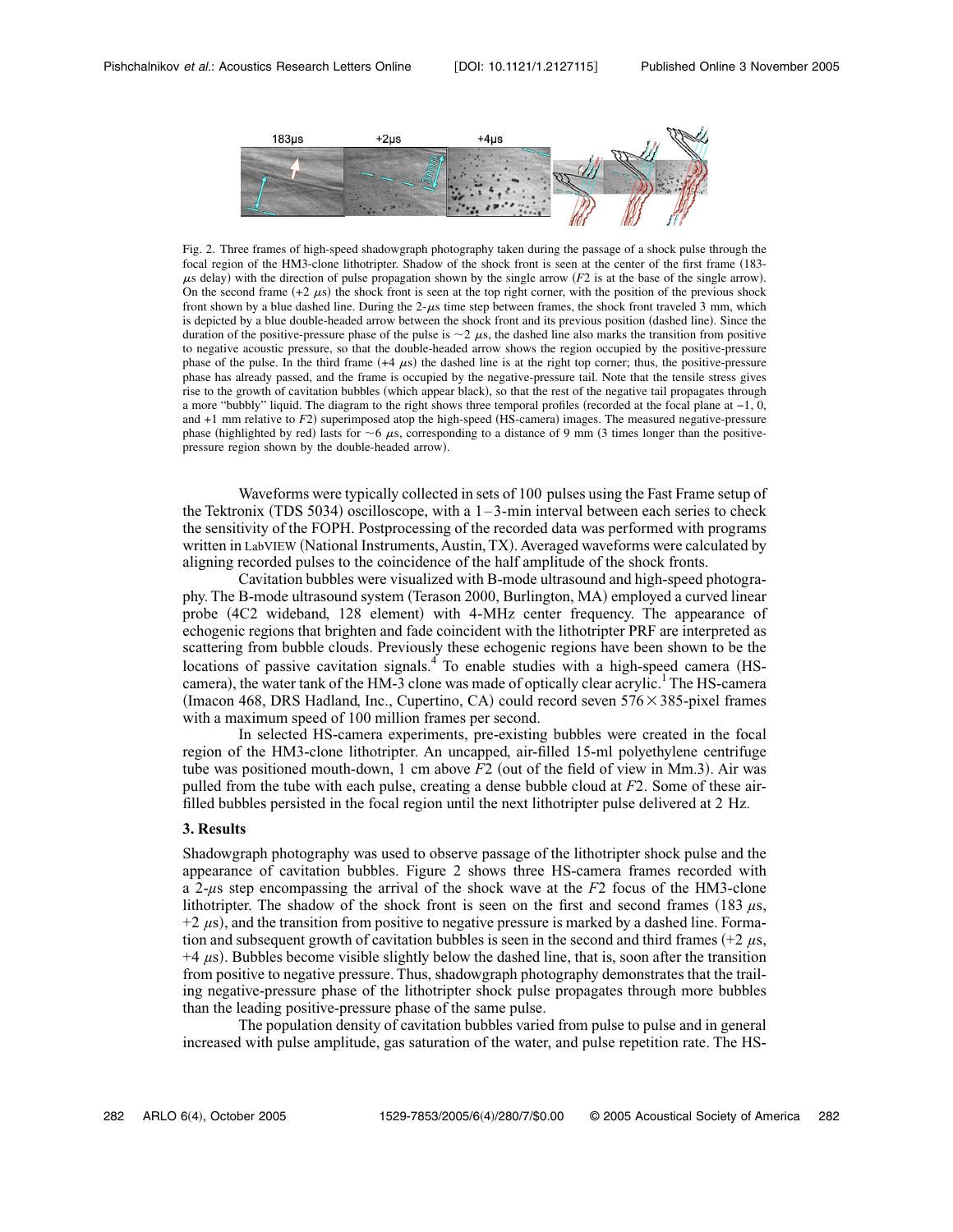

Fig. 3. Effect of PRF on waveforms generated by an electrohydraulic lithotripter (Dornier HM3, left) and an electromagnetic lithotripter (Dornier DoLi-50, right). In the HM3, the amplitude and duration of the negativepressure phase is reduced at 2 Hz compared to 0.5 Hz. Note: The positive-pressure phase of the HM3 pulse has double-peak structure caused by superposition of the edge waves.) The waveforms for the DoLi-50 (right) also show truncation of the negative-pressure phase at faster PRF. In addition, trailing oscillations seen here (starting at  $\sim$ 7  $\mu$ s) are also suppressed at faster PRF. Each waveform is an average of 100 pulses.

camera sequence shown in Fig. 2 captured the passage of the fifth lithotripter pulse (HM3clone) administered at 2 Hz (20 kV) in water degassed to about 50% of saturation. In more thoroughly degassed water, dense bubble clouds (similar to that shown in Fig. 2) could be generated by delivering lithotripter pulses at a faster pulse repetition frequency (PRF) of  $\sim$  3–5 Hz. For example, Mm. 1 shows the growth and collapse of a bubble cloud generated by the tenth shock wave administered at 5 Hz (20 kV) in water with  $\sim$ 20% saturation. The first frame was captured 10 *µ*s prior to the arrival of the shock front at *F*2. The second frame was recorded 130  $\mu$ s later and shows numerous cavitation bubbles that continue their inertial growth long after the passage of the lithotripter pulse. About 800 *µ*s after the passage of the lithotripter pulse, the bubble cloud has disappeared. In Fig. 2 and Mm.1 there are no visible bubbles remaining from the previous pulses. This is not surprising because the growth-collapse cycle for cavitation bubbles is several hundred microseconds long Mm.1, which is roughly 1000 times shorter than the pulse interval. In spite of the short lifespan of visible bubbles, the HS-camera typically registered more cavitation bubbles generated by lithotripter pulses delivered at faster PRF. This suggests that some cavitation nuclei (microscopic bubbles) persisted at faster PRF, but these nuclei were below the resolution of the HS-camera  $(< 50 \mu m$  in radius).

Mm.1. High speed-camera (HS-camera) [movie of the growth-collapse cycle of cavitation bubbles](ftp://ftp.aip.org/epaps/acoust_res_lett/E-ARLOFJ-6-004504/mm1.mov) (0.8 Mb).

Unlike bubbles visible by the HS-camera, echo from cavitation bubbles detected by B-mode ultrasound persisted for a much longer period (resonant bubble size is on the order of only a few  $\mu$ m. 2 shows three seconds of ultrasound imaging (displayed in slow motion) recorded in the focal plane of the DoLi-50, and catches six shock waves delivered at 2 Hz. Though most of the echo disappeared between pulses (most nuclei were already below the resolution of the B-mode ultrasound, the size and position of the cloud of nuclei can be tracked. At this PRF and gas content some nuclei persist until the arrival of the next lithotripter pulse. Mm.2 also demonstrates that the cloud of nuclei can dramatically change its shape and position from pulse to pulse, and that nuclei remaining within the focal area determine the size and position of the bubble cloud generated by the next pulse.

 $Mm.2(a)$  [B-mode ultrasound in the focal region of the DoLi-50 at 2 Hz](ftp://ftp.aip.org/epaps/acoust_res_lett/E-ARLOFJ-6-004504/mm2a.mov) (1.5 Mb).

 $Mm.2(b)$  MPEG-4 version (lower quality) of Mm.2(a) [if you have difficulty playing Mm2](ftp://ftp.aip.org/epaps/acoust_res_lett/E-ARLOFJ-6-004504/mm2b.mp4)(a) (1.5 Mb).

At higher PRF, more cavitation nuclei persist between pulses. This gives rise to bubble clouds that are more dense, causing greater attenuation of the negative-pressure phase of the pulse. Figure 3 compares pulses at 2 and 0.5 Hz for electrohydraulic (left panel) and electromagnetic (right panel) lithotripters. Since initially cavitation nuclei occupy only a small void fraction, they have little effect on the leading compressive phase of the pulse. However, these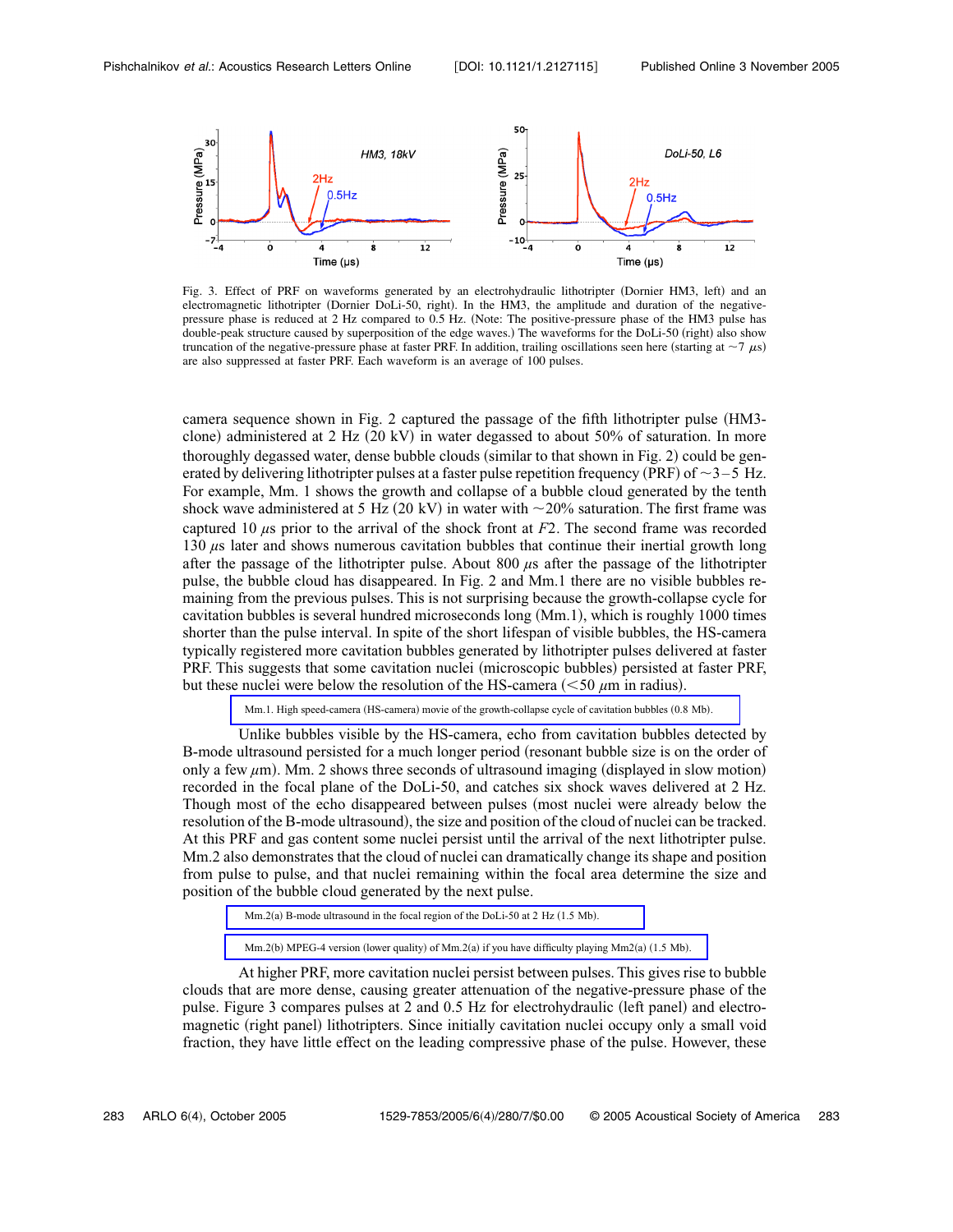

Fig. 4. Left panel—Effect of charging potential on Dornier HM3 waveforms. Amplitude of the positive-pressure phase increases as kV is increased, but the negative-pressure phase is unaffected. It is likely that this occurs because cavitation is greater at higher kV, and the growth of more and larger bubbles pulls additional energy from the pulse, leading to saturation of its negative-pressure phase. Each waveform is an average of 10 pulses recorded at 1 Hz. Right panel—Effect of gas content on Dornier HM3 waveforms. Increasing the gas content of the water reduces the amplitude and duration of the negative-pressure phase: (a)  $25\%$  oxygen saturation at 2 Hz; (b) 8% saturation at 2 Hz; (c) 25% saturation at 0.5 Hz; and (d) 8% saturation at 0.5 Hz. The inset is an enlargement of the negative tail. Zero time is positioned at the transition point from positive to negative acoustic pressure. Each waveform is an average of 100 pulses recorded at 18 kV.

nuclei seed the growth of bubbles under the influence of the trailing tensile phase of the pulse Fig. 2, which leads to the more pronounced attenuation of the negative tail observed for pulses at  $2$  Hz (Fig. 3).

In the HM3 and HM3-clone electrohydraulic lithotripters, the spark discharge generates bubbles that drift away from the path of the shock wave. However, the faster the PRF, the more bubbles are present along this path. Spark-generated bubbles may be responsible for the modest drop in peak positive pressure at 2 Hz compared to 0.5 Hz shown in Fig. 3 (left panel). To study pulse propagation through pre-existing bubbles, bubbles were "artificially" created at the focal area of the HM3-clone lithotripter using an inverted centrifuge tube (please see Sec. 2). Mm.3 shows the passage of the fifth lithotripter pulse administered at  $2 \text{ Hz}$  ( $20 \text{ kV}$ ). The leading positive-pressure phase of the pulse suppressed and collapsed pre-existing bubbles, causing them to radiate spherical shock waves. Note also that, similar to Fig. 2, arrival of the tensile stress (behind the dashed line, Mm.3) gives rise to the growth of numerous cavitation bubbles, so that the leading positive-pressure wave and the trailing negative-pressure phase of the same pulse propagate through different amounts of "bubbliness" of the liquid. Thus, with or without pre-existing bubbles, the negative-pressure phase is attenuated much more than the leading positive wave, though bubbles that persist prior to the arrival of the pulse can reduce the amplitude of the positive wave as well.

[Mm.3. Shock pulse propagation in water with pre-existing bubbles](ftp://ftp.aip.org/epaps/acoust_res_lett/E-ARLOFJ-6-004504/mm3.mov) (1.3 Mb).

Acoustic pulses generated by electromagnetic lithotripters show fast-fading oscillations that trail the negative-pressure phase of the pulse (Fig. 3, right panel). These oscillations, caused by electric current oscillation between the coil and capacitor,<sup>9</sup> propagate through cavitation bubbles generated by the negative-pressure phase. The momentum delivered by the leading (most noticeable) positive "bump" of these oscillations can be sufficient to collapse small bubbles, and to slow down the growth of larger bubbles. These oscillations were found to be more attenuated at 2 Hz than at  $0.5$  Hz (Fig. 3, right panel), correlating with the presence of more cavitation bubbles at higher PRF.

In general, increasing the charging potential of the lithotripter increases cavitation. However, the higher the density of cavitation bubbles, the greater the attenuation of the negative tail. This may lead to a slowdown in the growth of the negative pressure or even to its "saturation." The left panel in Fig. 4 illustrates pulses measured at different voltage settings, and shows that the increase in positive pressure was not accompanied by an increase in the negative tail. Shock waves were generated with a new electrode, which produced more consistent waveforms. The black waveform  $(24 \text{ kV}^*)$  was recorded with the electrode preconditioned by 400 pulses administered at 18 kV, thus yielding a larger amplitude. Though the peak positive pressure and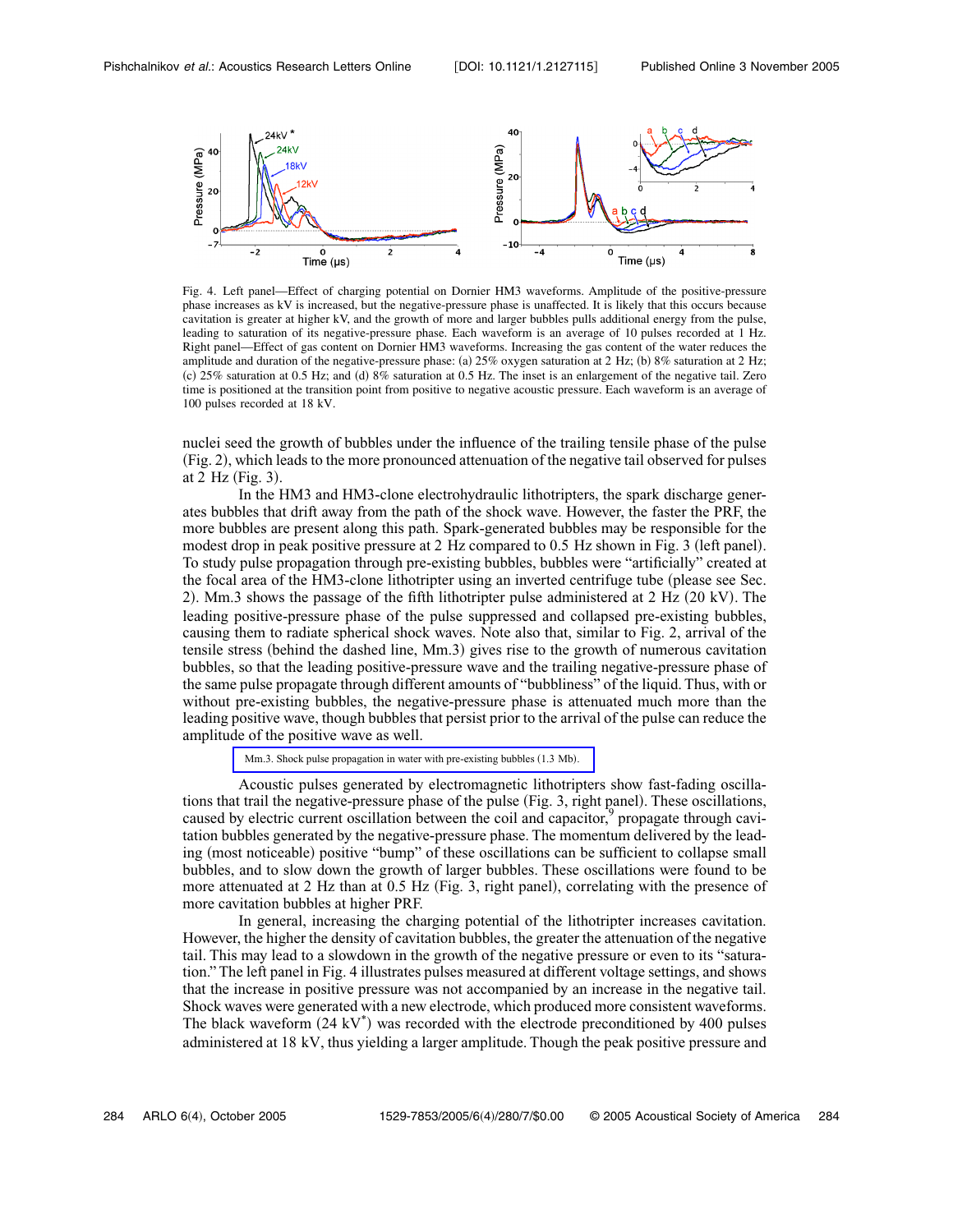the duration of the positive-pressure phase both increased with voltage settings, the negative tail was unchanged (saturated). At the same time, even at the same voltage settings, the amplitude and duration of the negative-pressure phase of lithotripter shock pulses can strongly depend on the density of cavitation bubbles Fig. 4, right panel. In addition to the effect of PRF on the negative tail, truncation of the negative-pressure phase was observed when water circulation in the HM3 bath was turned off, and the content of the dissolved gas was allowed to increase (compare waveforms at the same PRF: (a) vs  $(b)$ , and  $(c)$  vs  $(d)$ . As already discussed, peak positive pressure at 2 Hz (a) and (b) was slightly less than corresponding values at 0.5 Hz (c) and (d), respectively). Figure 4 underscores the importance of taking into account cavitation phenomena, as bubbles can change the waveform and noticeably reduce the negative pressure.

#### **4. Discussion and conclusions**

These results show that bubble growth generated by the trailing negative-pressure phase of a lithotripter shock pulse attenuates the tail of the very same pulse. This appears to occur because the momentum for expansion of bubbles is withdrawn from the acoustic pulse, such that the lithotripter pulse loses energy. This energy no longer belongs to (travels with) the pulse, but is left in the medium in the form of kinetic and potential energy of the liquid surrounding the bubbles. The energy needed for a solitary cavitation bubble to grow to its maximum radius  $R_{\text{max}}$ is proportional to  $\overline{R}_{\text{max}}^3$ , and for  $R_{\text{max}}=0.5$  mm is about 0.05 mJ.<sup>10</sup> The total energy of the negative tail, for the HM3 pulses shown in the left panel of Fig. 3, is about 8 mJ for 0.5-Hz pulses and 1.6 mJ for 2-Hz pulses (energy was calculated using the temporal profile of the pulse and a measured radius of 1 cm for the half amplitude of the negative pressure). Thus, if the lower negative tail energy in the 2-Hz pulse were due entirely to loss of energy to bubble formation, one would predict the generation of about 100 more bubbles with  $R_{\text{max}}=0.5$  mm (or 1000 bubbles with  $R_{\text{max}}=0.25$  mm) with the 2-Hz pulse than with the 0.5-Hz pulse. This number of bubbles seems reasonable from the high-speed photography data (Fig.  $2$ , Mm1). Thus, the decrease in negative tail energy with increased rate of pulse application can be attributed to loss of energy into bubble growth.

Attenuation of the negative-pressure phase of the lithotripter pulse only occurred when cavitation bubbles formed i.e., a threshold phenomenon, and was more pronounced in strong cavitation fields. Hydrophone measurements indicate that the attenuation was initiated within 1 *µ*s of arrival of the negative wave, contemporaneous with the first observation of expanding bubbles by high-speed photography. As cavitation bubbles grew, they increasingly affected propagation of the negative wave, reducing its amplitude and duration. When cavitation was minimal, the positive and negative pressure phases of the pulse temporal profile typically had the same area. We observed, however, that reduction of the tensile stresses by cavitation could upset this balance, making the positive area much higher than the negative area  $(Fig. 4)$ .

Higher PRF was used to increase the number of cavitation bubbles, which appeared to be due to persistence of cavitation nuclei (microscopic bubbles) that did not have enough time to dissolve between pulses  $(Mm.2, ^{5,11})$ . These small cavitation nuclei had little effect on the leading compressive wave, but seeded the growth of bubbles under the influence of the tensile wave (Fig. 2. and Mm.3). Consistent with more cavitation bubbles typically observed by HScamera and B-mode ultrasound at higher PRF, reduced negative pressure was observed at 2 Hz compared to  $0.5$  Hz (Fig. 3). Truncation of the negative tail was not observed in filtered, welldegassed water at low power levels, but became noticeable as the power level was increased correlating with higher bubble densities in the cloud.

Loss of acoustic energy into expansion of cavitation bubbles restricts the amount of energy delivered by the negative-pressure phase of the pulse. That is, failure (or rupture) of liquid under tensile stresses (i.e., bubble formation) imposes a limit on the amplitude of the negative pressure that can be transmitted through water. The rationale is that a more prominent negative tail generates a higher density of cavitation bubble clouds which, in turn, causes stronger dissipation of the pulse. As the negative-pressure phase of the pulse becomes smaller, the effectiveness of bubble generation will be diminished, so that further dissipation of the pulse